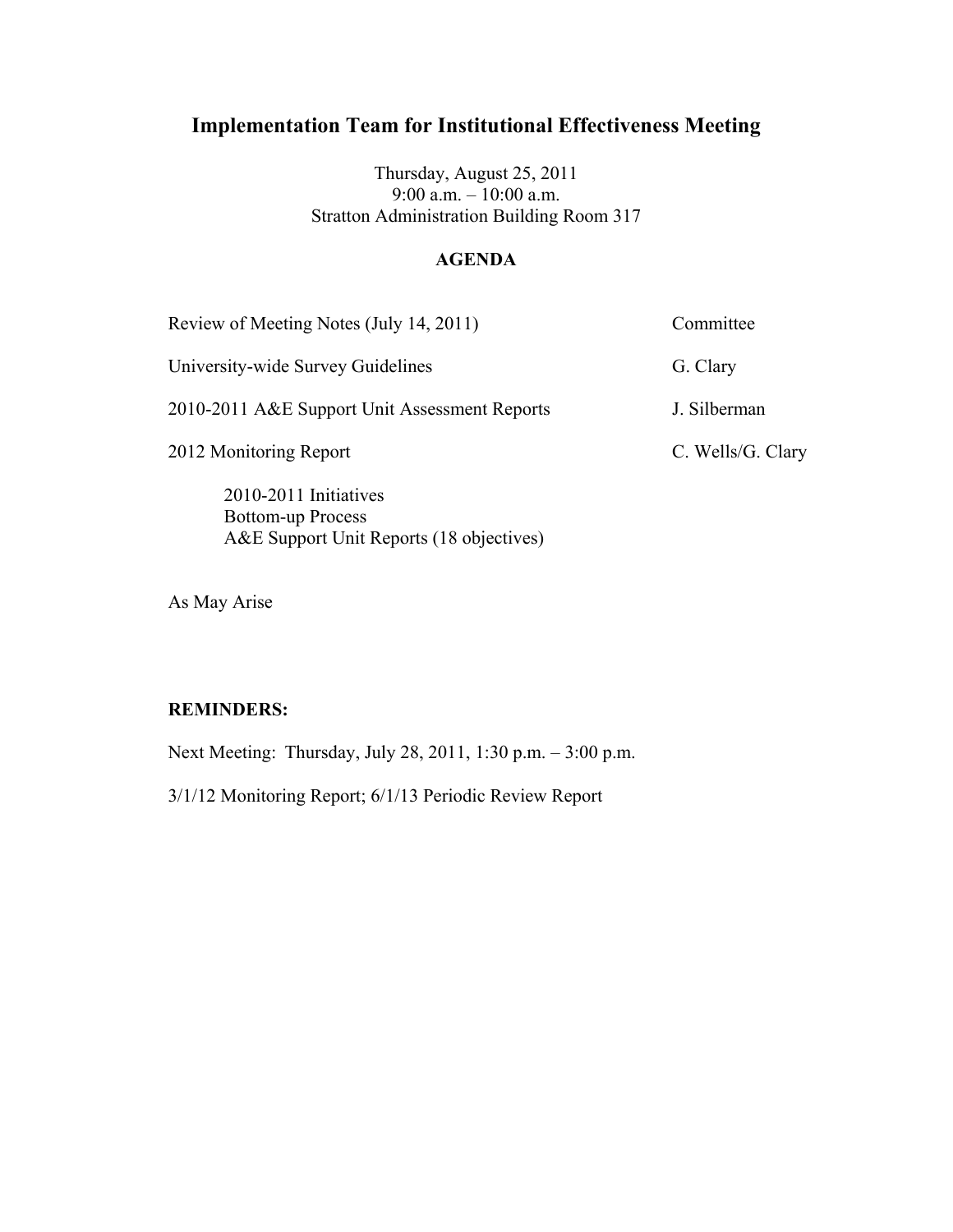Thursday, September 8, 2011 1:30 p.m. – 3:00 p.m. Stratton Administration Building Room 317

### **AGENDA**

| Review of Meeting Notes (August 25, 2011)   | Committee         |
|---------------------------------------------|-------------------|
| Kutztown University Assessment Plan (draft) | G. Clary          |
| TracDat                                     | G. Clary          |
| 2012 Monitoring Report (outline)            | C. Wells          |
| Strategic Plan Task Force                   | C. Wells/G. Clary |
| A&E Support Unit Assessment Reports         | J. Silberman      |

As May Arise

#### **REMINDERS:**

Next Meeting: Thursday, September 22, 2011, 1:30 p.m. – 3:00 p.m.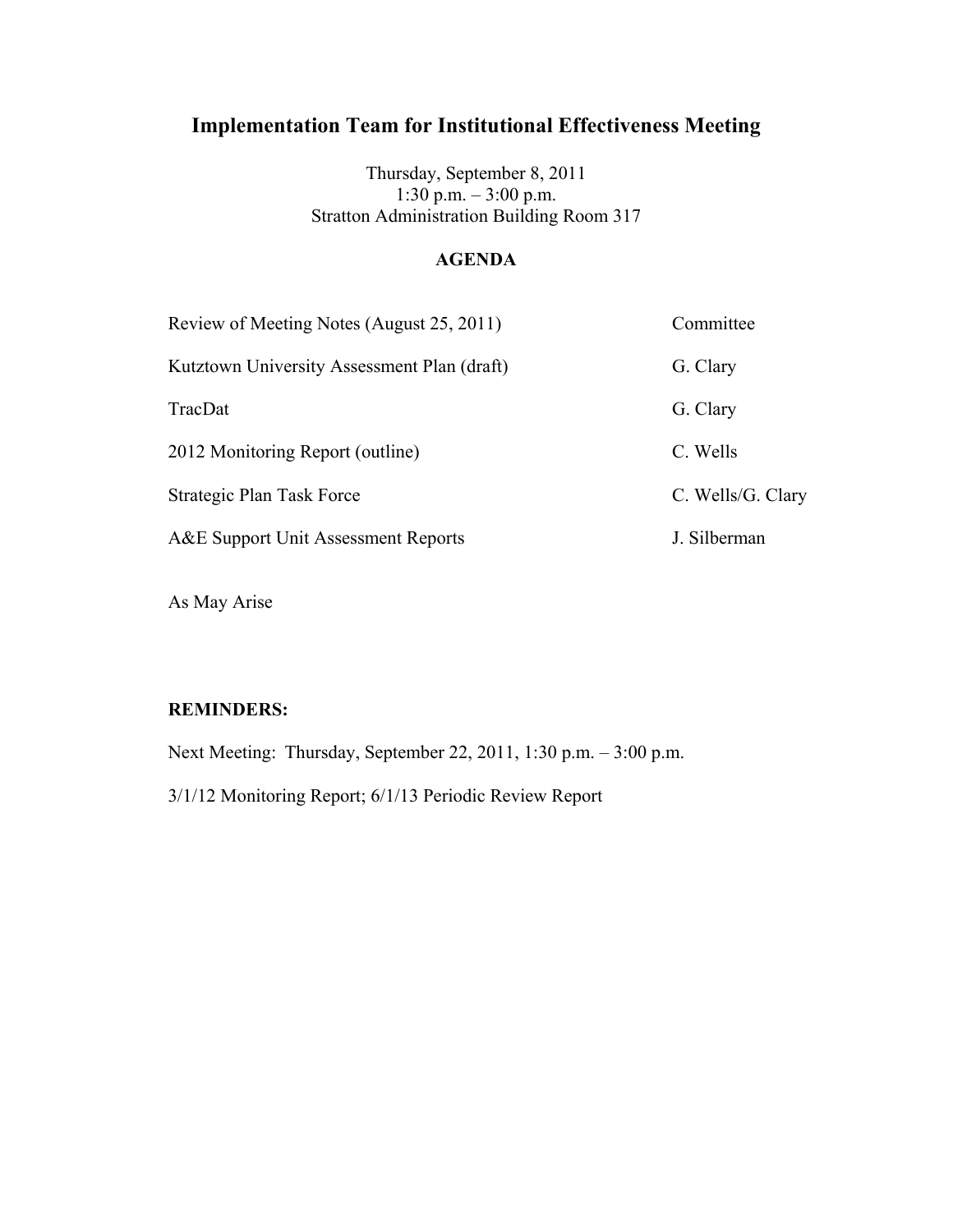Thursday, October 6, 2011 1:30 p.m. – 3:00 p.m. Stratton Administration Building Room 317

### **AGENDA**

| Review of Meeting Notes (September 8, 2011) | Committee         |
|---------------------------------------------|-------------------|
| Kutztown University Assessment Plan (draft) | G. Clary          |
| TracDat Update                              | G. Clary          |
| University-wide Surveys Project (update)    | G. Clary          |
| 2012 Monitoring Report                      | C. Wells/G. Clary |
| Strategic Plan Task Force                   | C. Wells          |
| A&E Support Unit Assessment Reports         | J. Silberman      |
|                                             |                   |

As May Arise

#### **REMINDERS:**

Next Meeting: Thursday, October 20, 2011, 1:30 p.m. – 3:00 p.m.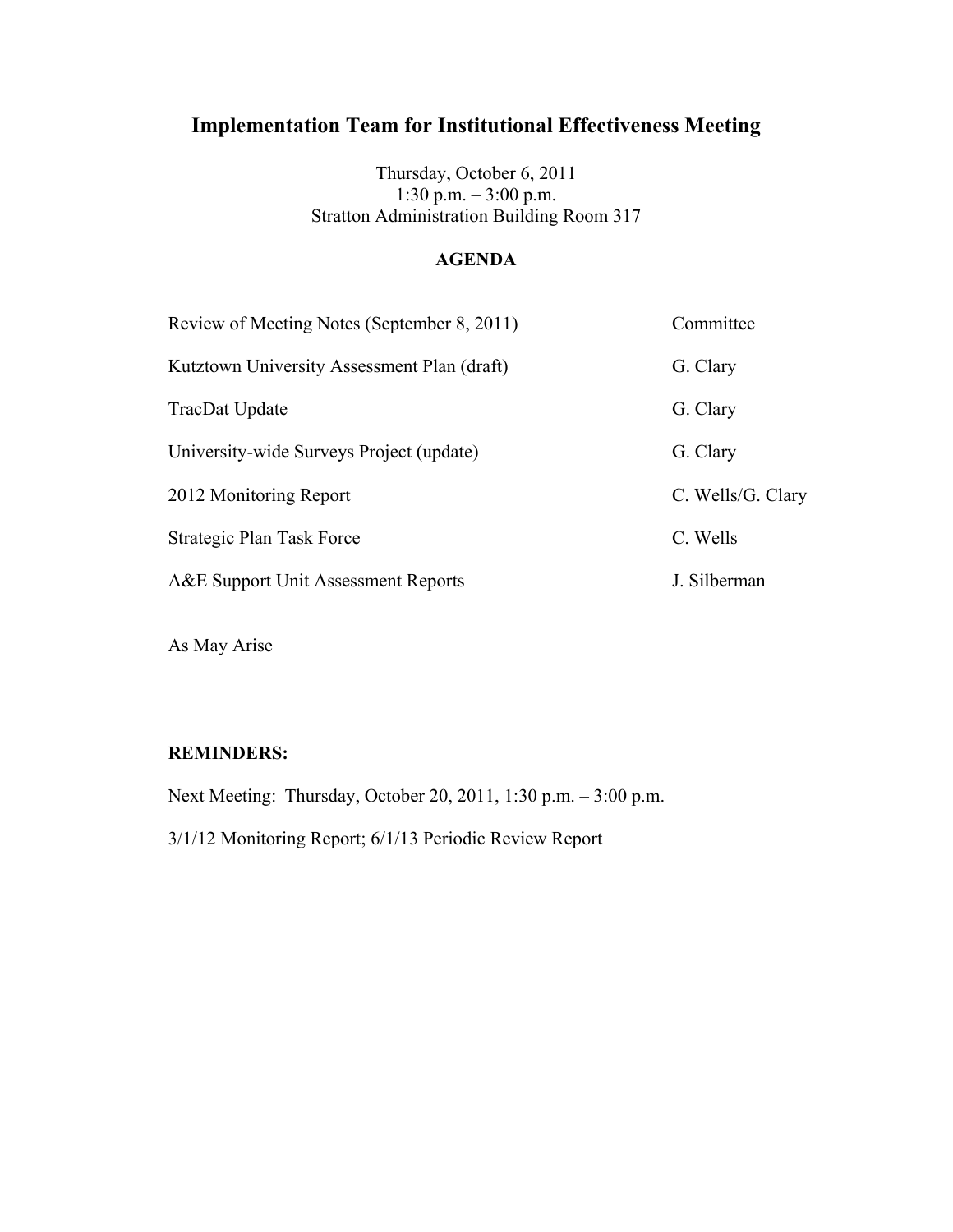Thursday, October 20, 2011 1:30 p.m. – 3:00 p.m. Stratton Administration Building Room 317

## **AGENDA**

| Review of Meeting Notes (October 6, 2011) | Committee        |
|-------------------------------------------|------------------|
| TracDat Update                            | G. Clary/N. Snow |
| A&E Support Unit Assessment Reports       | Committee        |
| Managers' Retreat (November 7, 2011)      | C. Wells         |
| Moving Forward                            | Committee        |

As May Arise

#### **REMINDERS:**

Next Meeting: Thursday, November 3, 2011, 1:30 p.m. – 3:00 p.m.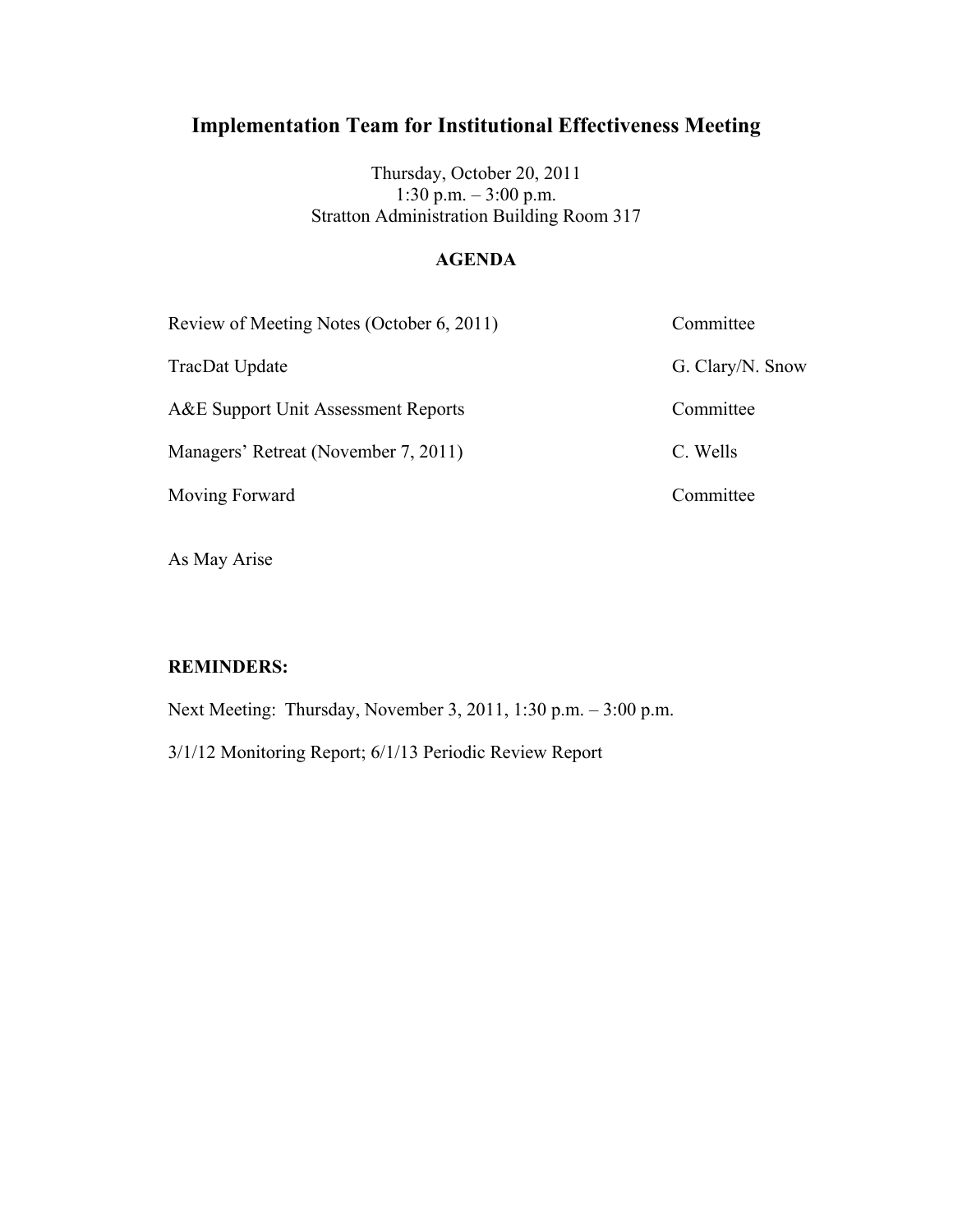Thursday, December 1, 2011 1:30 p.m. – 3:00 p.m. Stratton Administration Building Room 317

### **AGENDA**

| Review of Meeting Notes (October 6, 2011)   | Committee             |
|---------------------------------------------|-----------------------|
| University-wide Surveys Process (revisited) | G. Clary/J. Silberman |
| Update on VSA Project                       | G. Clary/N. Snow      |
| A&E Support Unit Assessment Reports         | Committee             |
| TracDat Update                              | G. Clary              |
| 2012 Monitoring Report                      | C. Wells/G. Clary     |
| Going Forward                               | Committee             |
| As May Arise                                |                       |

### **REMINDERS:**

Next Meeting: Thursday, January 12, 2012, 1:30 p.m. – 3:00 p.m.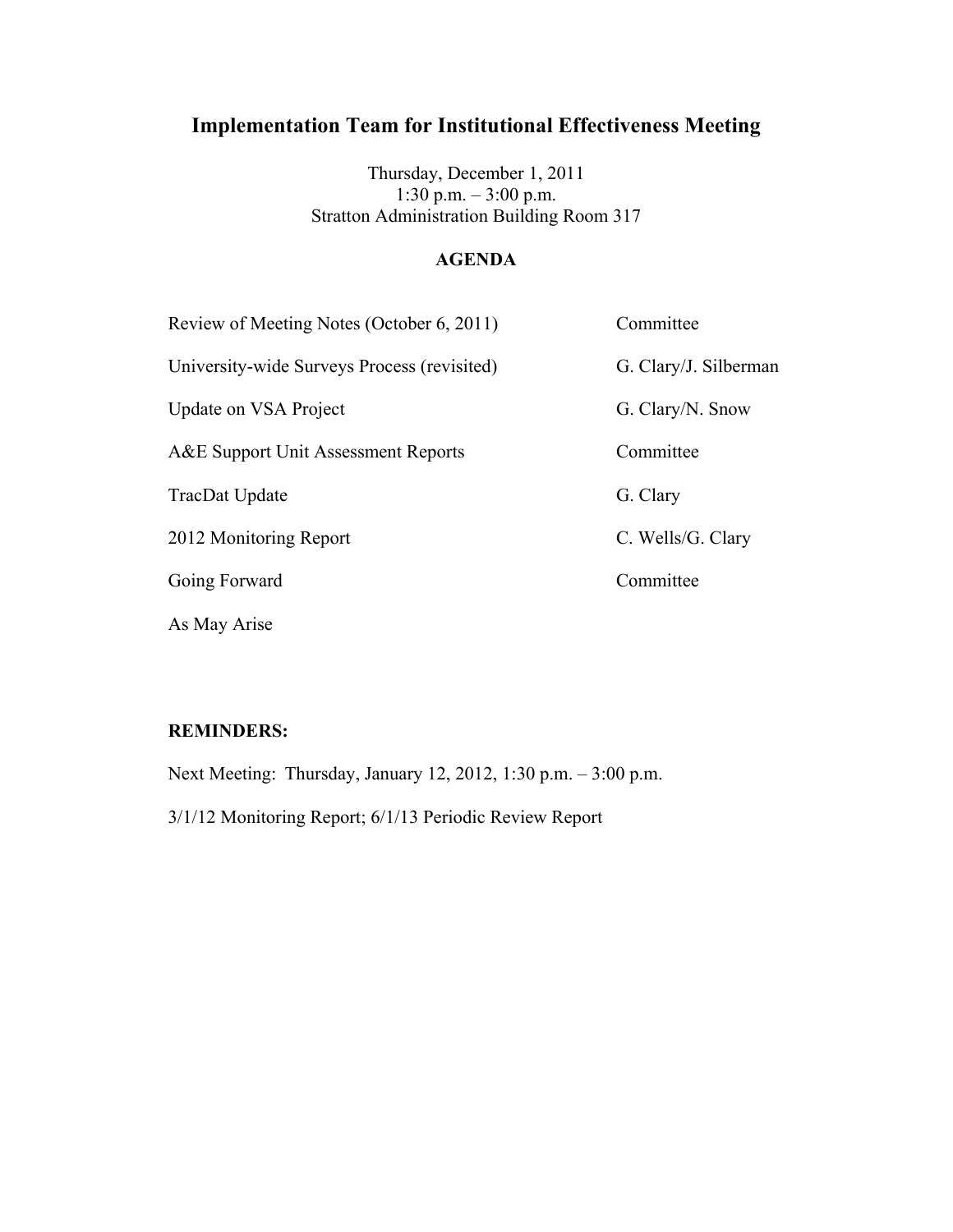Thursday, January 12, 2012 1:30 p.m.  $-3:00$  p.m. Stratton Administration Building Room 317

#### **AGENDA**

| Review of Meeting Notes (October 20, 2011; December 1, 2011) Committee |           |
|------------------------------------------------------------------------|-----------|
| 2012 Middle States Monitoring Report - Executive Summary               | Committee |
| 2012 Middle States Monitoring Report – Chapter 1<br>(missing data)     | Committee |

Strategic Plan Assessments Strategic Initiatives 2010-2011 **Initiative 3: Communication**

Assurance of Institutional Effectiveness Implementation Team for Institutional Effectiveness **Employee Exit Survey Student Exit Survey**

> Assessment of the Educational Experience **Costs/Productivity**

Assessment of Planning, Budgeting, and Resource Allocations **Commitment to Transparent Budgeting/Planning Reorganization of Student Affairs and Campus Life Image Study**

As May Arise

#### **REMINDERS:**

Next Meeting: scheduled for January 26, 2012 (cancel?)